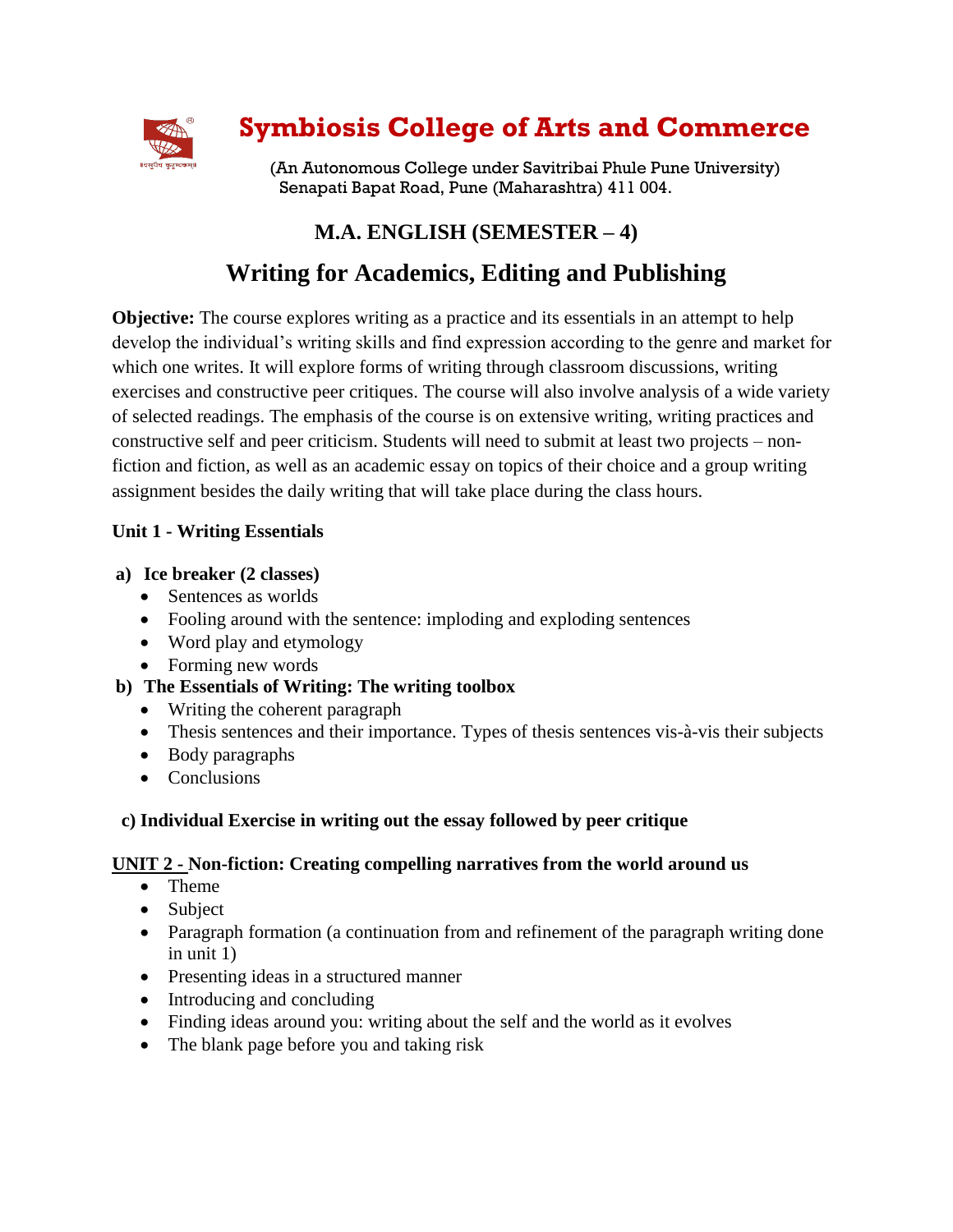#### **Categories**

- I. Creative Non-fiction
- II. Memoir
- III. Formal Essay
- IV. Review Writing
- V. Writing for the Digital Media
- VI. Writing for the Print Media

#### **Individual and group exercises in writing a couple of different forms followed by peer critique**

### **UNIT 3- Fiction**

- Ideas
- Writing the narrative
- Scene
- Character
- Flat characters and vertical depth
- Dialogue (words to use and not use, to repeat or not while introducing speech; pace of dialogue; tone; frequency, register, etc)
- $\bullet$  Description push the envelope
- Tone, style, language, pace (will have elements in common with the preceding unit)
- Structure: short story and the novel

### **Complete a short story each and in groups: individual writing and group dynamics with peer reviews and self assessment.**

## **UNIT 4 After You Have Written**

- I. Incubation and Editing: The essentials of editing. Will include self edit and peer edit
- II. How to tap into writing markets

#### **UNIT 5- Academic Writing**

- **1)** Kinds of academic writing
	- Scholarly articles
	- Case Studies
	- Research proposals
	- Book reviews,
	- Brief research reports,
- 2) learning to respond to the field
	- Summarizing, agreement/ disagreement, Argument, Literature review
	- Citation, Plagiarism,
- 3) Styles MLA, Chicago, Harvard, etc